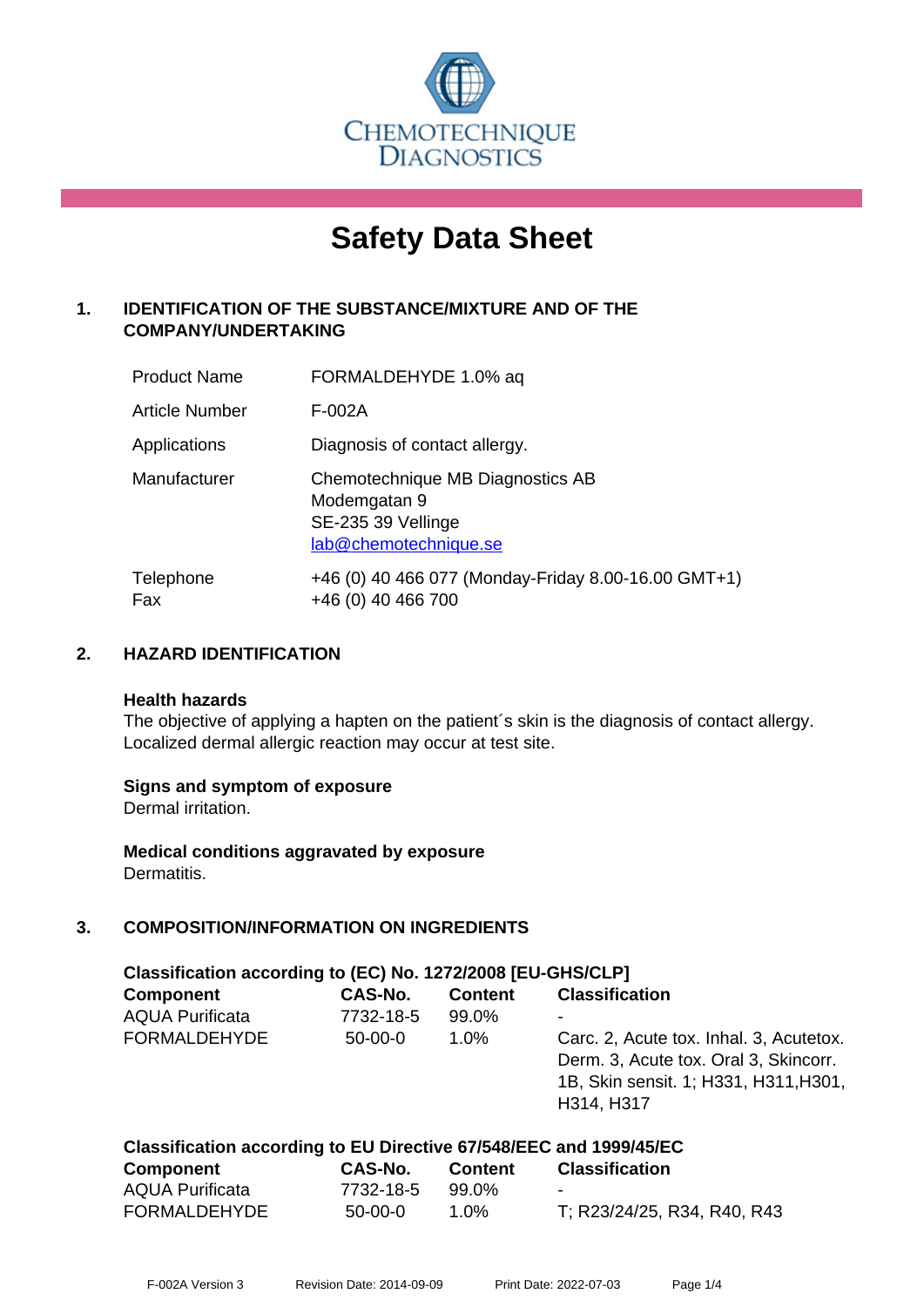### **4. FIRST AID MEASURES**

**Emergency and first aid procedures** Obtain medical attention.

## **5. FIRE-FIGHTING MEASURES\***

No data available.

## **6. ACCIDENTAL RELEASES MEASURES**

**Steps to be taken if material is released or spilled** Contain and place in a closed container.

# **7. HANDLING AND STORAGE**

**Precautions to be taken in handling and storage** Store dark at 5-8 C. Avoid extended exposure to light. Store in a well-sealed container. FOR EXTERNAL USE ONLY.

# **8. EXPOSURE CONTROLS/PERSONAL PROTECTION**

**Respiratory protection** Not required.

**Ventilation** Local exhaust.

# **Protective gloves**

Disposal gloves.

#### **Eye protection**

Not required with normal use.

## **Work/Hygienic practices**

Wash hands after each use.

## **9. PHYSICAL AND CHEMICAL PROPERTIES**

| Appearance           | Transparent, Colorless Liquid                    |
|----------------------|--------------------------------------------------|
| Odour                | <b>Odourless</b>                                 |
|                      |                                                  |
| Boiling point*       | $100^{\circ}$ C                                  |
| Flash point*         | >No data available.                              |
| Self ignition*       | Product does not self ignite.                    |
| Danger of explosion* | Product does not present as an explosion hazard. |

\*Data is shown for AQUA Purificata only

Density\*  $1.0 \text{ q/cm}^3$ 

## **10. STABILITY AND REACTIVITY**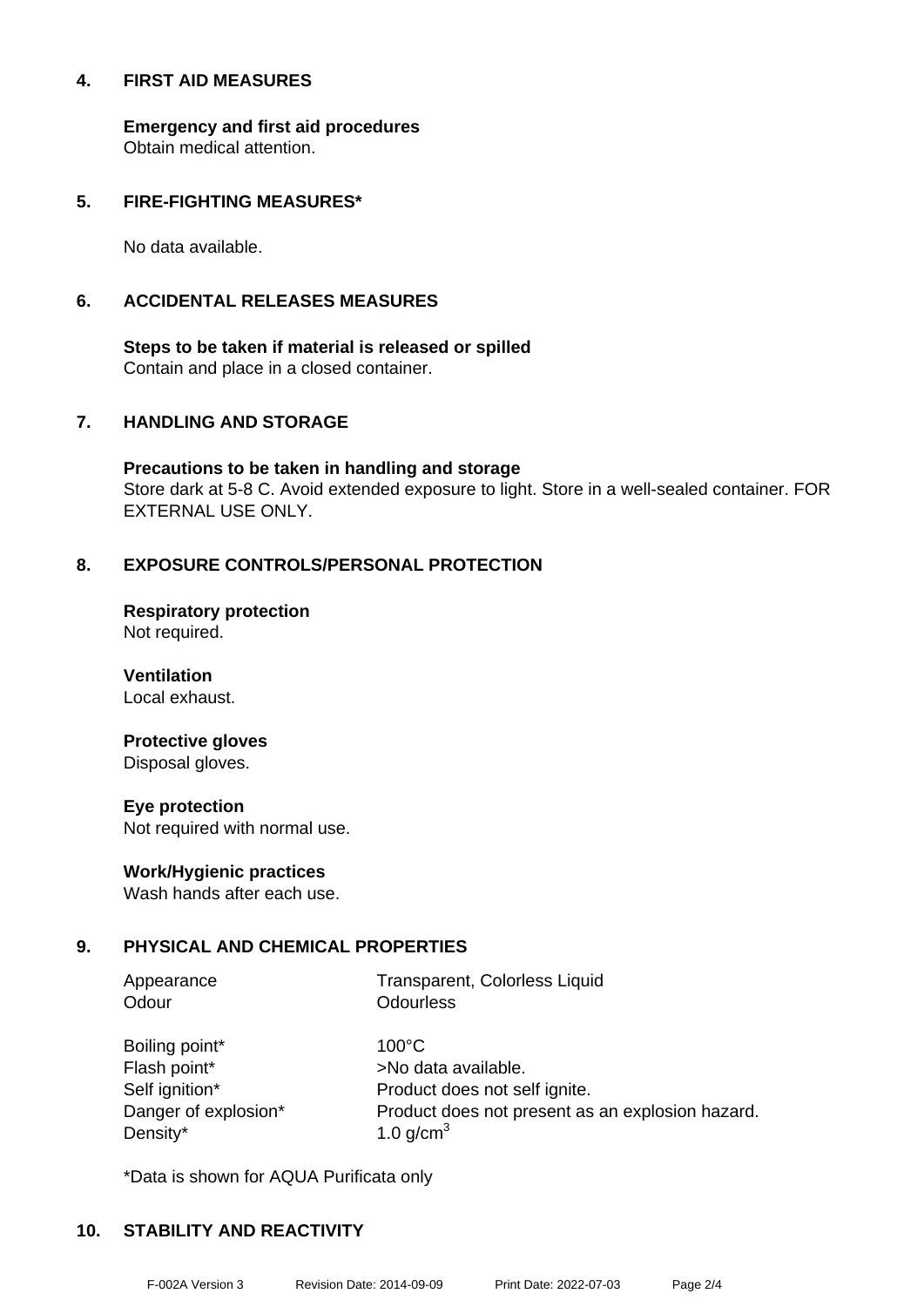# **Incompability**

May react with strong oxidizing agents.

### **Stability**

Stable at recommended storage conditions.

**Hazardous polymerization** Will not occur.

## **11. TOXICOLOGICAL INFORMATION**

No data available.

#### **12. ECOLOGICAL INFORMATION**

No data available.

### **13. DISPOSAL CONSIDERATIONS**

#### **Waste disposal method**

Comply with federal, state/provincial and local regulation.

### **14. TRANSPORT INFORMATION**

Not dangerous goods.

## **15. REGULATORY INFORMATION**

The classification is according to the latest editions of the EU lists, and extended by company and literature data.

#### **16. OTHER INFORMATION**

#### **Text of H-statements and R-phrases mentioned in Section 3**

| Carc. 2             |                           | Carcinogenicity (Category 2)                                  |                                         |  |  |
|---------------------|---------------------------|---------------------------------------------------------------|-----------------------------------------|--|--|
| Acute tox. Inhal. 3 |                           |                                                               | Acute toxicity, Inhalation (Category 3) |  |  |
| Acute tox. Derm. 3  |                           | Acute toxicity, Dermal (Category 3)                           |                                         |  |  |
| Acute tox. Oral 3   |                           | Acute toxicity, Oral (Category 3)                             |                                         |  |  |
| Skin corr, 1B       |                           | Skin corrosion (Category 1B)                                  |                                         |  |  |
| Skin sensit. 1      |                           | Skin sensitization (Category 1)                               |                                         |  |  |
| H <sub>331</sub>    |                           | Toxic if inhaled                                              |                                         |  |  |
| H <sub>3</sub> 11   |                           | Toxic in contact with skin                                    |                                         |  |  |
| H <sub>301</sub>    |                           | Toxic if swallowed                                            |                                         |  |  |
| H <sub>3</sub> 14   |                           |                                                               | Causes severe skin burns and eye damage |  |  |
| H317                |                           | May cause an allergic skin reaction                           |                                         |  |  |
|                     |                           | Toxic                                                         |                                         |  |  |
| R23/24/25           |                           | Toxic by inhalation, in contact with skin and if<br>swallowed |                                         |  |  |
| R34                 |                           | Causes burns                                                  |                                         |  |  |
| R40                 |                           | Limited evidence of a carcinogenic effect                     |                                         |  |  |
| R43                 |                           | May cause sensitisation by skin contact                       |                                         |  |  |
| F-002A Version 3    | Revision Date: 2014-09-09 | Print Date: 2022-07-03                                        | Page 3/4                                |  |  |